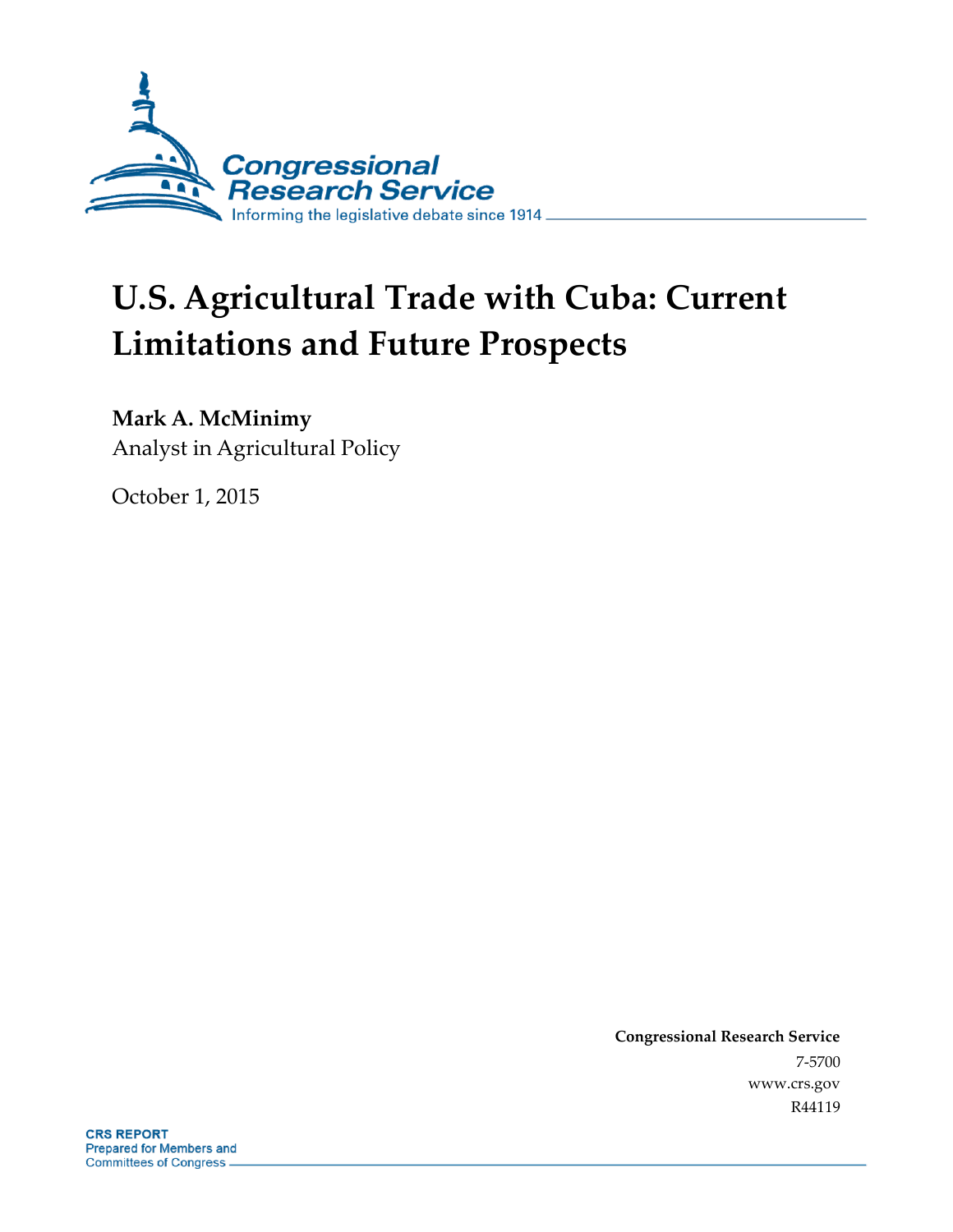## **Summary**

After more than half a century during which trade relations between the United States and Cuba have evolved from a tight economic embargo to a narrow window of trade in U.S. agricultural and medical products, the diplomatic initiative that President Obama announced in December 2014 to restore more normal relations with Cuba has raised the possibility that bilateral relations could move toward an expansion in commercial opportunities.

Many U.S. agricultural and food industry interests believe the Cuban market could offer meaningful export expansion potential for their products—but only if a number of restrictions under the U.S. embargo on trade with Cuba were to be removed. Among the measures most often cited as inhibiting exports of U.S. products, while simultaneously benefiting foreign competitors, are a prohibition on the provision of private financing and credit on sales to Cuba; denial of access to U.S. government credit guarantees and export promotion programs; the ban on general tourism to Cuba; and the general prohibition on U.S. imports of Cuban goods.

Some Members of Congress have introduced legislation in the 114<sup>th</sup> Congress that would ease U.S. economic sanctions on Cuba. These bills span a broad range of approaches, from a narrow focus on removing the ban on providing private financing and credit for the sale of agricultural goods to Cuba to far broader legislative initiatives that seek to lift the Cuban embargo altogether.

A question that arises for policymakers as diplomatic relations with Cuba are restored is what the potential opportunity is for U.S. food and agricultural exports to Cuba if bilateral relations are returned to a more normal status in the future. Corollary questions are what agricultural products Cuba might export to the United States if the existing prohibition on Cuban products were to be removed, and what implications trade in Cuban products could hold for U.S. agriculture.

Numerous stakeholders within the food and agriculture industry, as well as the U.S. Department of Agriculture (USDA), contend that U.S. agricultural exports to Cuba could expand markedly if key elements of the embargo against Cuba were removed. The prohibition on providing private credit and financing and the ban on access to government export promotion programs are two that are often cited. USDA asserts that basic commodities, like U.S. rice, wheat, dry beans, and dried milk could readily gain market share in Cuba under more normal trade relations in view of the close proximity of U.S. ports to Cuba compared with export competitors. Higher value food and agricultural products might make inroads in Cuba over time, it is argued, particularly if Cuba could increase its access to foreign exchange by selling its products in the United States.

A concern voiced by some in agriculture is that opening the U.S. market to Cuba could pave the way for a new influx of tropical fruit and vegetable products that would compete directly with winter-season production in Florida, particularly if foreign investors perceive the opportunity to create an export platform for the U.S. market in Cuba. Among the concerns raised is that Cuban production is often subsidized by the government; also, that allowing Cuban produce into the U.S. market could become a conduit for introducing new pests and plant diseases. While Cuba was once a leading sugar producer and the largest foreign supplier to the U.S. market prior to the embargo, its sugar industry has undergone a steep decline since the demise of the Soviet Union. Cuba continues to export limited quantities of sugar and might very well request access to the lucrative U.S. sugar market if normal trade relations were restored. But any such opportunity would most likely be the result of a negotiated agreement between the United States and Cuba.

A report on Cuba imports and the effects of U.S. restrictions on U.S. exports to that country that the U.S. International Trade Commission was expected to provide to the Senate Finance Committee in September 2015 has been rescheduled for March 2016 to accommodate the committee's request to expand the scope of the report.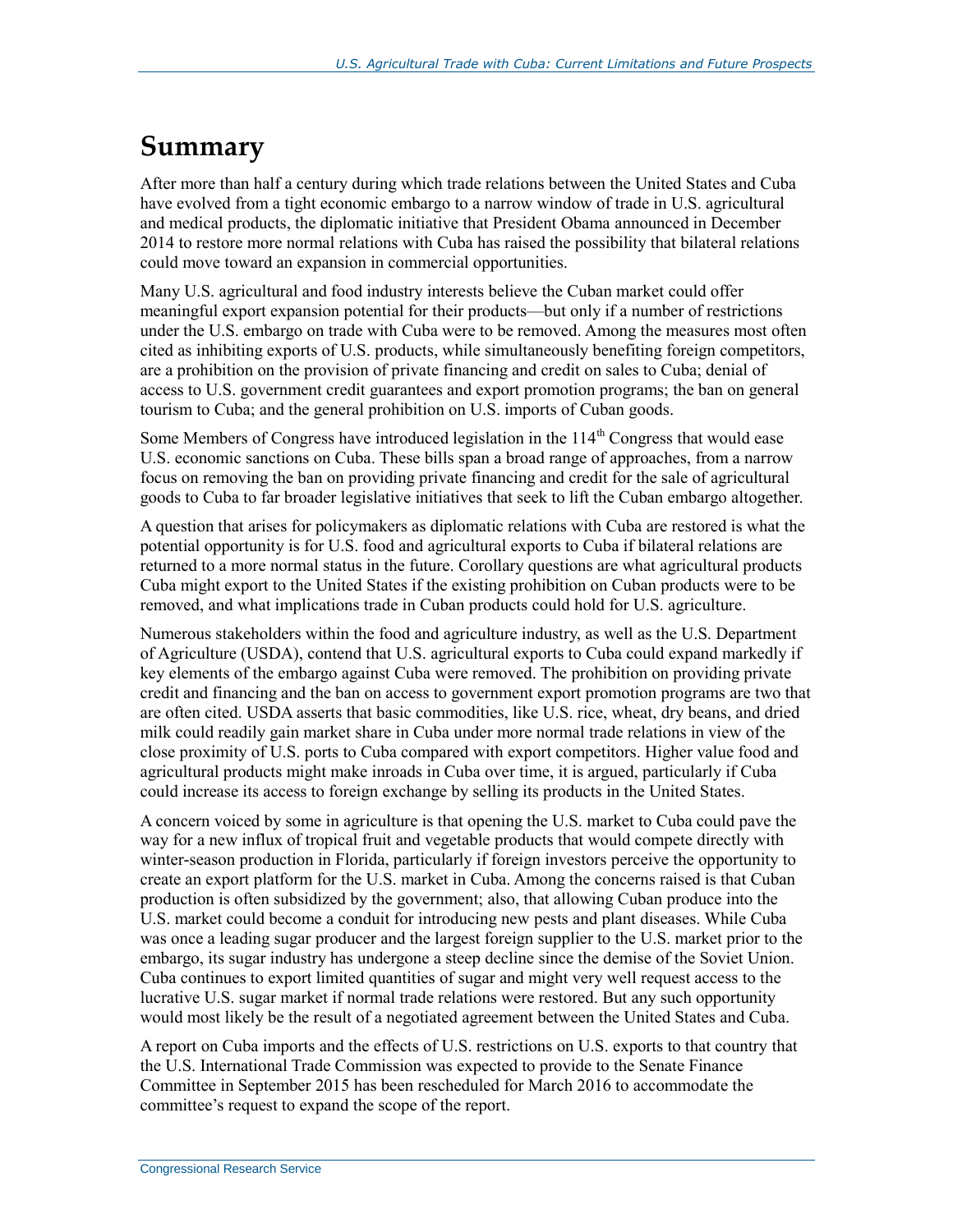## **Contents**

| USDA Identifies Key Barriers to Expanded Agriculture Exports to Cuba  2                     |  |
|---------------------------------------------------------------------------------------------|--|
|                                                                                             |  |
|                                                                                             |  |
|                                                                                             |  |
|                                                                                             |  |
|                                                                                             |  |
|                                                                                             |  |
|                                                                                             |  |
| Legislative Initiatives Aimed at Easing Restrictions on U.S. Agricultural Exports to Cuba11 |  |

## **Figures**

## **Tables**

### **Contacts**

|--|--|--|--|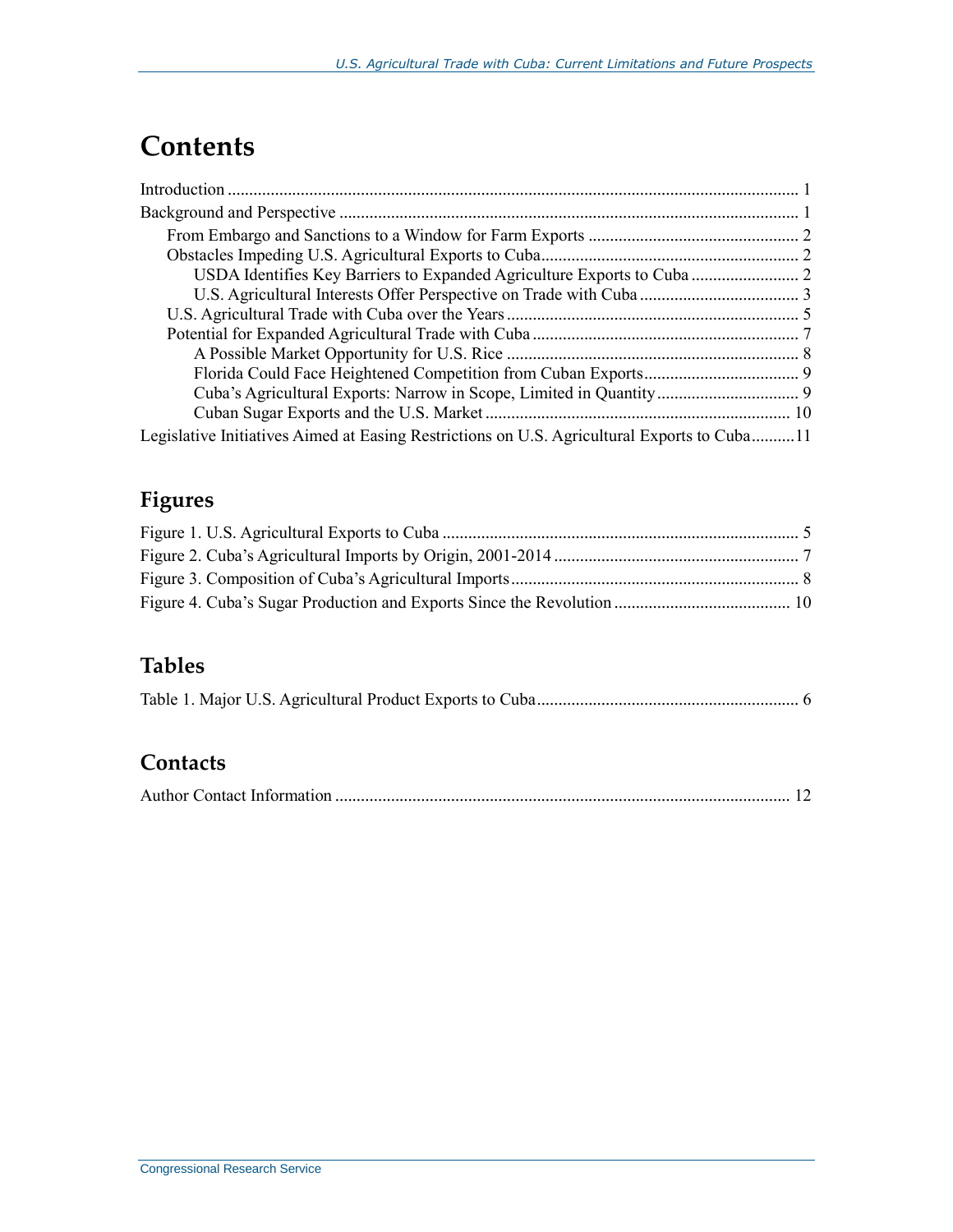## **Introduction**

Amid more than a half a century of antagonistic political relations between the United States and Cuba during which commercial ties were largely severed, U.S. exports of agricultural products to the island nation currently stand out as one of the few points of engagement between the two countries, if to a limited degree. U.S. exports of medicine and medical products is the other product category for which the U.S. government has eased its long-standing embargo on trade with Cuba. In a major diplomatic initiative, President Obama announced in December 2014 a significant shift in relations with Cuba with the goal of transitioning from a decades-long policy of sanctions that were designed to isolate Cuba toward a more normal bilateral relationship.

To advance the goal of normalizing relations with Cuba, the President announced a series of actions designed to move the two nations closer to this objective. These included reestablishing diplomatic relations; reviewing the State Department's designation of Cuba as a state sponsor of international terrorism; and providing limited openings for increasing travel, and for expanding commerce and the flow of information. In May 2015, the State Department removed Cuba from the list of state sponsors of terrorism, and on July 20, 2015, the United States and Cuba reestablished diplomatic relations and reopened embassies in their respective capitals. While these actions are tangible steps in the direction of a more normal relationship with Cuba and will ease the embargo in some areas, the majority of economic restrictions first imposed on Cuba in 1962 remain in place. $<sup>1</sup>$ </sup>

This report reviews the current state of agricultural trade between the United States and Cuba, identifies key impediments to expanding bilateral trade in agricultural products, identifies key provisions in the law to which these obstacles are anchored, and considers the potential consequences for trade in agricultural goods in the event that the current thaw in diplomatic relations was to be extended more broadly so that bilateral trade was returned to a more normal footing. It also summarizes several of the bills introduced in the  $114<sup>th</sup>$  Congress that propose to remove specific restrictions that impede trade in agricultural goods or that seek to lift the embargo on Cuba entirely.

## **Background and Perspective**

Relations between the United States and Cuba deteriorated sharply, and then decisively, in the early 1960s following a series of dramatic events that recast the U.S.-Cuba relationship along antagonistic lines. Chief among these events were Fidel Castro's action in the early 1960s to build a repressive communist regime and move Cuba toward close relations with the Soviet Union; the expropriation of U.S. economic assets on the island nation located a mere 90 miles from Florida; U.S. covert operations to overthrow the Castro regime in the failed Bay of Pigs invasion of Cuba in 1961; and the subsequent confrontation between the United States and the Soviet Union over the Kremlin's attempt to install offensive nuclear missiles in Cuba in 1962.

 $\overline{a}$ 1 For more on U.S. relations with Cuba see CRS Report R43926, *Cuba: Issues for the 114th Congress*, by Mark P. Sullivan; CRS Report IF10045, *Cuba: President Obama's New Policy Approach*, by Mark P. Sullivan; CRS Report R43888, *Cuba Sanctions: Legislative Restrictions Limiting the Normalization of Relations*, by Dianne E. Rennack and Mark P. Sullivan; and CRS Report RL31139, *Cuba: U.S. Restrictions on Travel and Remittances*, by Mark P. Sullivan.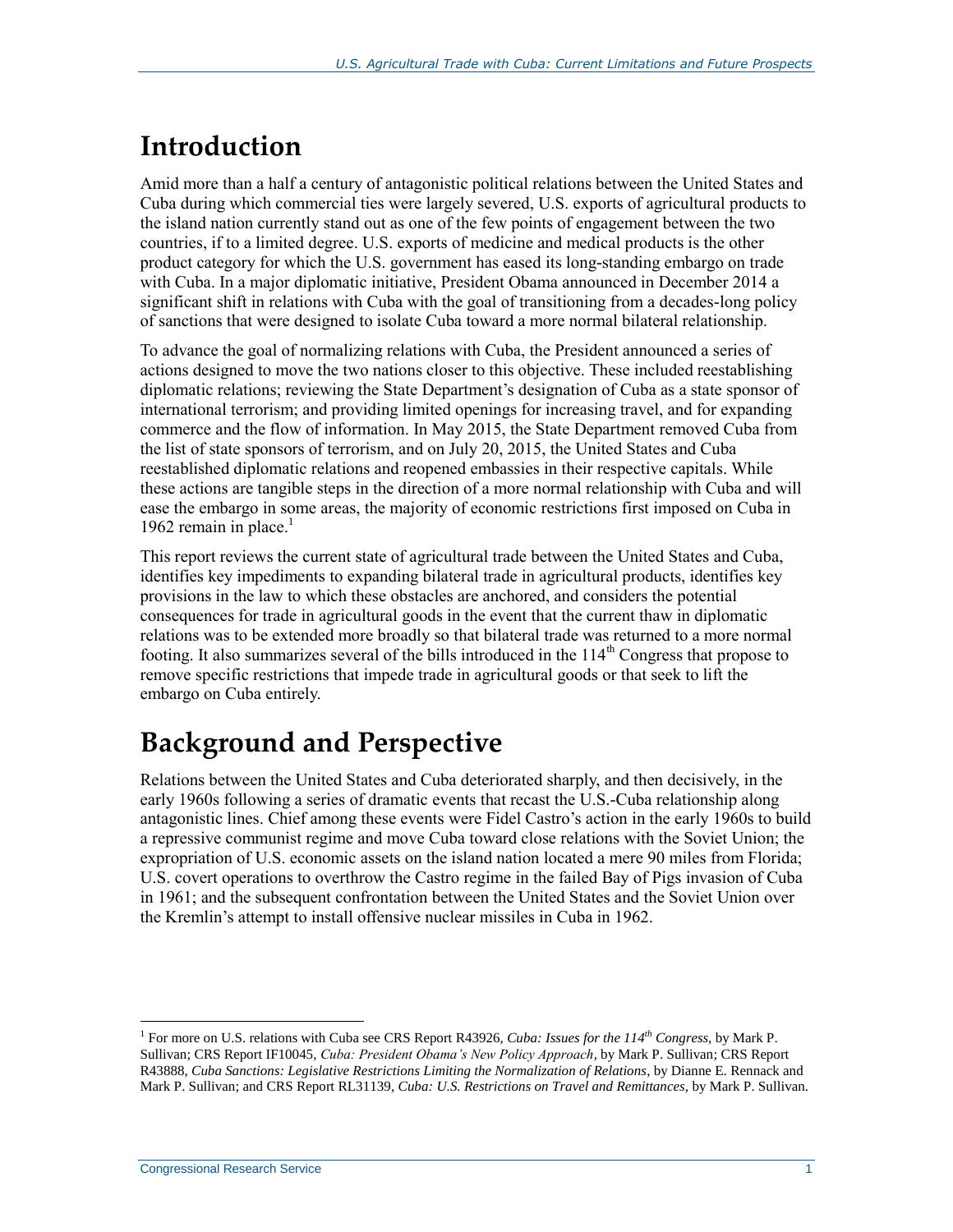### **From Embargo and Sanctions to a Window for Farm Exports**

In response to these events, President Kennedy imposed an embargo on trade with Cuba in 1962. The trade embargo was subsequently expanded—to prohibit most financial transactions and to freeze Cuban government assets in the United States. The web of U.S. sanctions on Cuba was strengthened in subsequent years and was also broadened to include various democracy-building measures with the enactment of additional laws, including the Cuban Democracy Act (CDA) of 1992 (P.L. 102-484) and the Cuban Liberty and Solidarity (LIBERTAD) Act of 1996 (P.L. 104- 114), the latter frequently referred to as Helms/Burton legislation. In 2000, with passage of P.L. 106-387, the Trade Sanctions Reform and Export Enhancement Act of 2000 (TSRA), Congress opened the door to U.S. agricultural exports to Cuba, but with restrictions on credit and financing.

### **Obstacles Impeding U.S. Agricultural Exports to Cuba**

The U.S. sanctions regime against Cuba has been tweaked in various ways in the years since TSRA was enacted, but alterations have been mostly at the edges, and this continues to be the case. Notwithstanding the new diplomatic opening to Cuba that President Obama unveiled late last year in tandem with his expressed desire to move toward a more normal relationship with Cuba, key restrictions on economic relations with Cuba persist. Among the plethora of restrictions that remain in place, those frequently identified as suppressing trade in U.S. products to Cuba include the following:

- a prohibition on the provision of credit and financing for U.S. exports;
- denial of access to government programs and commercial facilities that otherwise would be available to promote and facilitate U.S. agricultural exports to Cuba;
- the ban on general U.S. tourism to Cuba; and
- a general ban on U.S. imports of goods from Cuba, with a recently introduced exception for goods produced by Cuban entrepreneurs.

#### **USDA Identifies Key Barriers to Expanded Agriculture Exports to Cuba**

That significant barriers continue to restrict the potential for U.S. agricultural exports to Cuba was acknowledged recently by the U.S. Department of Agriculture (USDA) in April 2015 testimony before the Senate Agriculture Committee. USDA asserted that if the embargo were removed, the United States could become "a major trading partner with Cuba," considering that Cuba imports around 80% of its food and that U.S. exporters enjoy significant logistical advantages over their major export competitors in Brazil and Europe.<sup>2</sup> But it contends that these potential advantages are more than offset by a number of policies governing food and agricultural exports to Cuba, pointing to the prohibition on any U.S. government export assistance under TSRA, such as credit guarantees and market promotion programs, as one. Among impediments to expanding U.S. agricultural exports to Cuba that are not governed by the embargo, USDA cited Cuba's limited supply of foreign exchange and its requirement that all U.S. imports be funneled through Cuba's state corporation, Alimport—a requirement that is not imposed on all of Cuba's suppliers.

Subsequently, in a report of June 2015 on the potential for U.S.-Cuba agricultural trade, USDA's Economic Research Service cites restrictions imposed by TSRA on the terms of payments and

 $2$  Testimony of Michael T. Scuse on April 21, 2015, at http://www.ag.senate.gov/hearings/opportunities-andchallenges-for-agriculture-trade-with-cuba.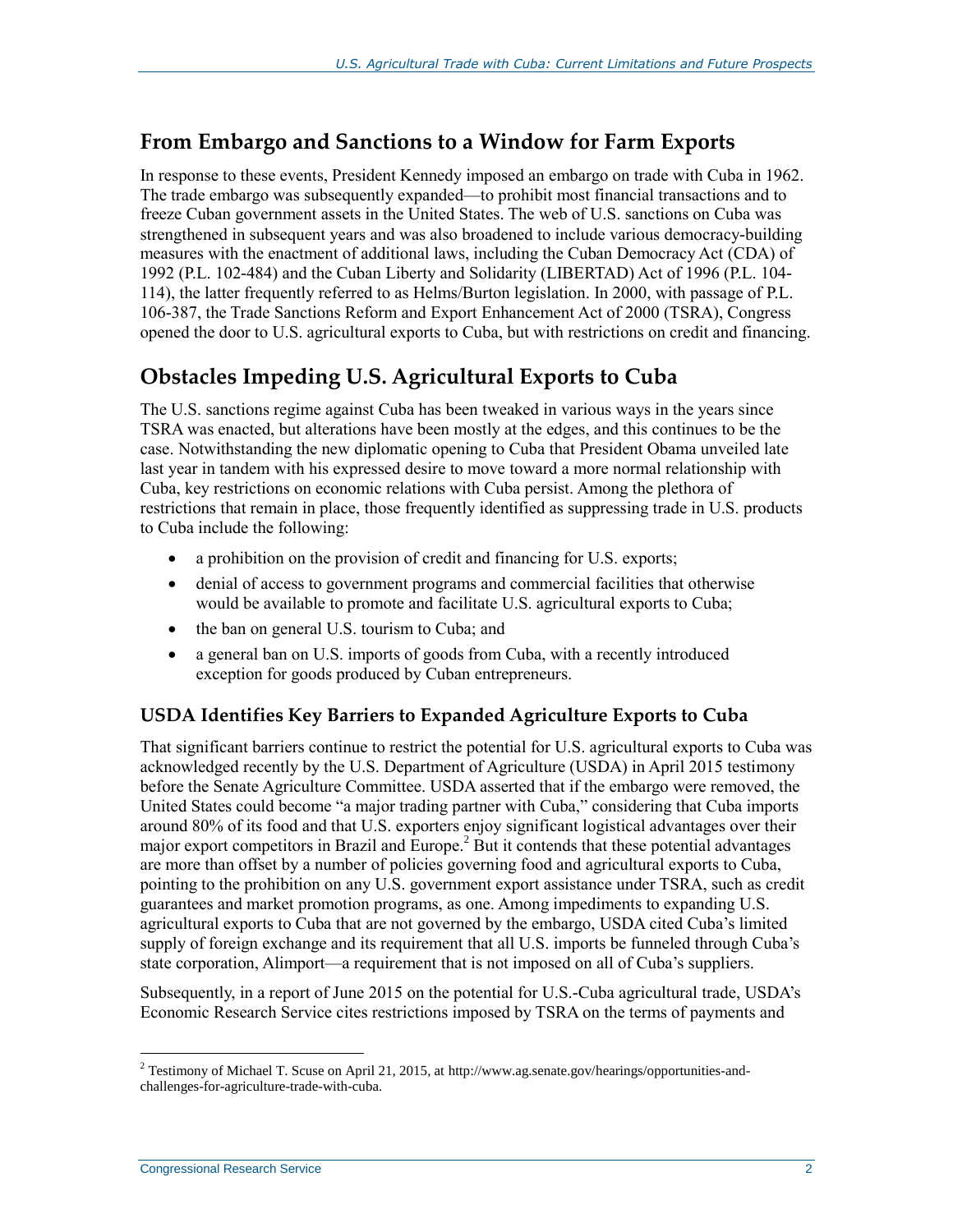financing as a "major inhibitor of U.S. agricultural exports to Cuba."<sup>3</sup> Under TSRA, payment or financing terms are limited to either cash in advance or financing by third-country financial institutions, with the latter being a more laborious process than making a conventional payment directly from the buyer's financial institution in Cuba to the seller's financial institution in the United States. Following President Obama's "normalization" initiative in late 2014, the U.S. Treasury altered its interpretation of "cash in advance" from one that required cash payment before the shipment of goods from a U.S. port of departure to one that requires cash payment before transfer of title. Moreover, U.S. institutions also were allowed to open correspondent accounts at Cuban financial institutions. Still, in its Cuba report of June 2015, USDA concludes that lacking the ability to extend credit to Cuban buyers places U.S. agricultural exporters at a competitive disadvantage in relation to other exporting countries.

#### **U.S. Agricultural Interests Offer Perspective on Trade with Cuba**

In December 2014, the Senate Committee on Finance requested that the U.S. International Trade Commission (USITC) conduct an investigation and issue a report on trends in Cuban imports of goods and services, including from the United States. The Committee also requested that the agency provide an analysis of U.S. restrictions affecting Cuba's purchases. In its letter to USITC, the committee identified three areas of particular interest:

- an overview of Cuba's imports of goods and services from, to the extent possible, 2005 to the present, including identification of major supplying countries, products, and market segments;
- a description of how U.S. restrictions on trade, including those relating to export financing terms and travel to Cuba by U.S. citizens, affect Cuban imports of U.S. goods and services; and
- for sectors where the impact is likely to be significant, a qualitative and, to the extent possible, quantitative estimate of U.S. exports of goods and services to Cuba, in the event that statutory, regulatory, or other trade restrictions on U.S. exports of goods and services as well as travel to Cuba by U.S. citizens are lifted.

In response to the Finance Committee's request, USITC held a hearing in June 2015 to solicit the views of a range of experts and interested stakeholders. At that hearing, a number of witnesses with agricultural trade interests specifically cited the restriction on the provision of credit as a particular handicap for U.S. agricultural exporters. For instance, testimony provided by Cargill, Inc. asserted that "Cuba is still importing food, but is choosing our competitors as suppliers more often than not."<sup>4</sup>Cargill listed seven challenges that U.S. agricultural exporters face in the Cuban market:

- 1. restrictions on financing that make U.S. exporters uncompetitive;
- 2. a cumbersome payment process that stems from the financing restrictions;
- 3. travel difficulties facing Cuban importers who wish to observe vessel loadings;
- 4. inability to offer price risk tools to Cuba due to U.S. financing restrictions;
- 5. lack of consultations between U.S. and Cuban government regulatory officials;

 $3 \text{ U.S.-Cuba Agricultural Trade: Past, Present, and Possible Future, USDA, ERS, June 2015, at }$ http://www.ers.usda.gov/media/1856299/aes87.pdf.

<sup>4</sup> Testimony of Devry Boughner Volwerk, vice president corporate affairs, Cargill, Inc. and chair of the U.S. Agricultural Coalition for Cuba, at http://www.usitc.gov/press\_room/spotlight/ overview\_cuban\_imports\_goods\_and\_services\_and.htm.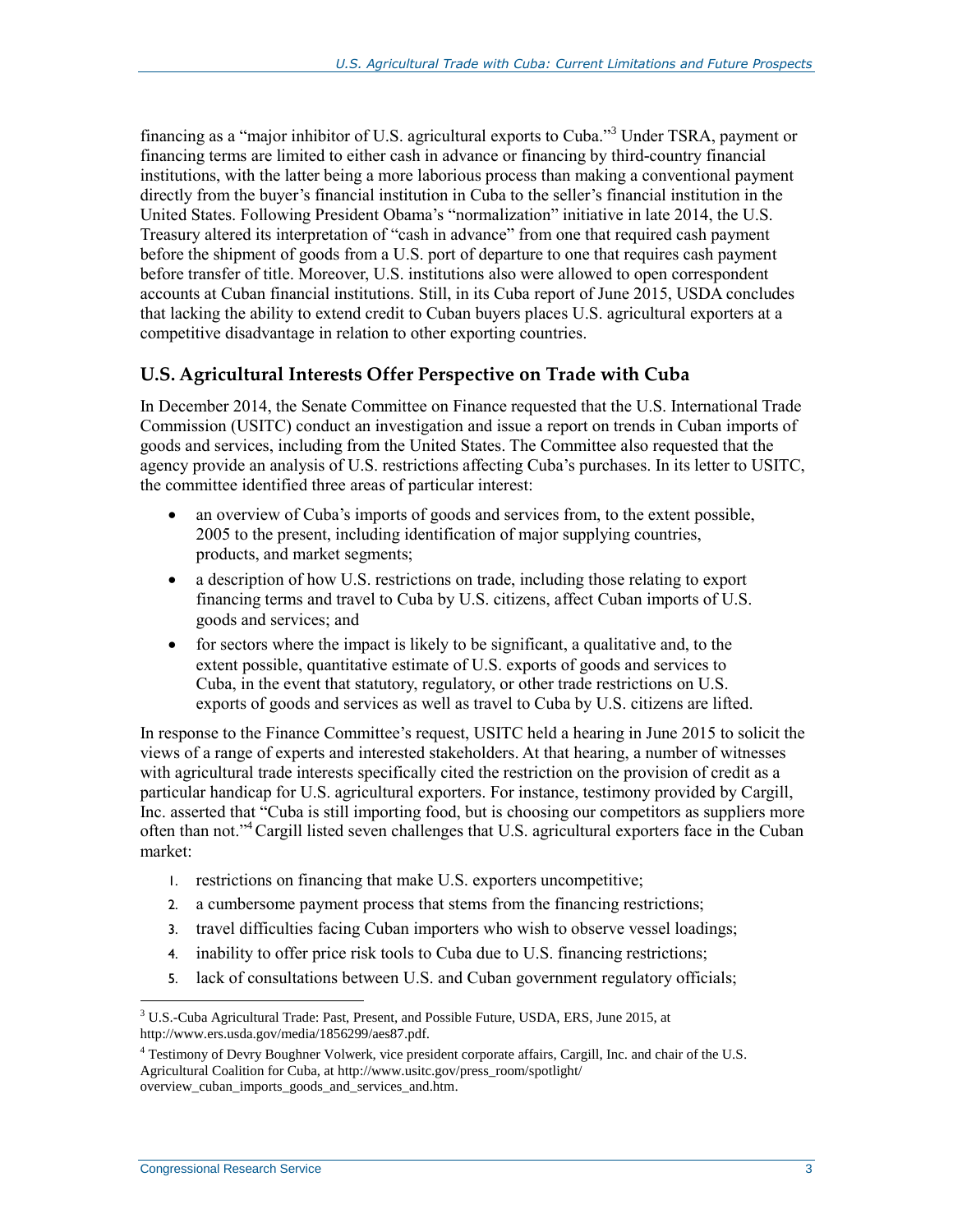- 6. inability to invest in Cuban agriculture and food sectors; and
- 7. the ban on U.S. tourism to Cuba, which constrains high-value, tourist-oriented U.S. food exports.

In its testimony to USITC, Riceland Foods, Inc., a farmer-owned cooperative and direct exporter of U.S. rice and wheat, cited key actions the U.S. government would need to take in order for U.S. producers to regain market share in rice in Cuba that has been lost as a result of the trade embargo:

- remove the ban on U.S. tourist travel to Cuba;
- allow direct banking services and the extension of credit on commercial terms; and
- permit Cuba to export its goods to the United States.

Also offering testimony before USITC was an agricultural economist from with the University of Florida, who pointed out that sales of U.S. intermediate and consumer-oriented foods have held up fairly well amid the overall decline in sales of U.S. agricultural product sales to Cuba in recent years, whereas bulk grains have borne the brunt of the loss of market share to non-U.S. suppliers.<sup>5</sup> He cited the credit provided by export competitors and the inability of U.S. exporters to be competitive on this element of a sale as the single most important factor in Cuba's shift away from U.S. rice.

USITC's report on Cuba imports and the effects of U.S. restrictions on U.S. exports to that country was expected to be transmitted to the Committee on Finance on September 15, 2015, 6 but on August 19, 2015, the committee asked USITC to expand the scope of its investigation and rescheduled the report's due date for March 17, 2016.<sup>7</sup> The request adds the following elements:

- A qualitative analysis of existing Cuban non-tariff measures, Cuban institutional and infrastructural factors, and other Cuban barriers that would inhibit U.S. and non-U.S. firms in conducting business in and with Cuba, among which: restrictions on trade and investment; property rights and ownership; customs duties and procedures; sanitary and phytosanitary measures; state trading; protection of intellectual property rights; and infrastructure affecting telecommunications, port facilities, and the storage, transport, and distribution of goods;
- A qualitative analysis of any effects that such measures, factors, and barriers would have on U.S. exports of goods and services to Cuba in the event of changes to statutory, regulatory, or other trade restrictions on U.S. exports of goods and services to Cuba; and
- To the extent feasible, a quantitative analysis of the aggregate effects of Cuban tariff and non-tariff measures on the ability of U.S. and non-U.S. firms to conduct business in and with Cuba.

USITC has extended the deadline for written submissions to October 23, 2015.

<sup>5</sup> Testimony of William A. Messina, Jr., University of Florida, to the USITC on June 2, 2015, at http://www.usitc.gov/ press\_room/spotlight/overview\_cuban\_imports\_goods\_and\_services\_and.htm.

<sup>6</sup> For USITC announcement and background, see http://www.usitc.gov/documents/332\_552\_notice01292015sgl.pdf.

<sup>7</sup> Federal Register Notice, September 10, 2015, at http://www.gpo.gov/fdsys/pkg/FR-2015-09-10/pdf/2015-22697.pdf.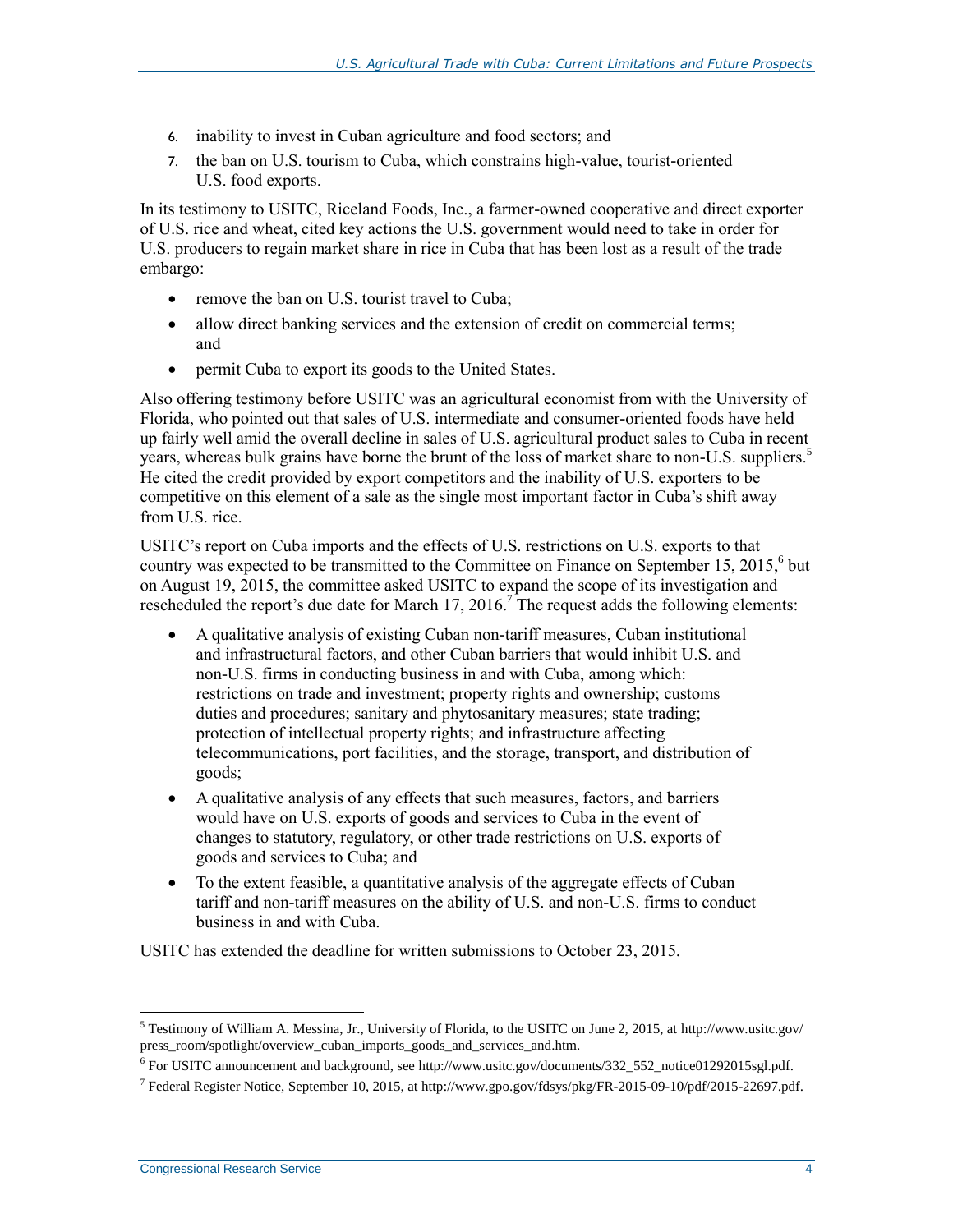### **U.S. Agricultural Trade with Cuba over the Years**

Prior to the Cuban revolution in 1959 that brought Castro to power and triggered the deterioration in U.S.-Cuban relations, the United States and Cuba conducted a brisk trade in agricultural products. During the three fiscal years before the revolution—FY1956-1958—Cuba ranked as the ninth largest market for U.S. agricultural exports and the second largest supplier of U.S. agricultural imports, according to the U.S. Department of Agriculture (USDA). In a report issued in June 2015, the agency notes that rice, lard, pork, and wheat flour led the list of U.S. farm exports to Cuba in value terms, with Cuba ranking as the largest foreign market for U.S. longgrain rice. Cane sugar, molasses, tobacco, and coffee topped the list of U.S. agricultural imports from Cuba during that period.<sup>8</sup> With the advent of the Castro regime and the imposition of U.S. sanctions, U.S. agricultural trade with Cuba ground to a halt in the early 1960s.

<span id="page-7-0"></span>



**Source:** U.S. Department of Agriculture Foreign Agricultural Service.

Trade in farm products remained at a standstill until Congress enacted the Trade Sanctions Reform and Export Enhancement Act of 2000 (P.L. 106-387), or TSRA, which authorized certain sales of food, medicines, and medical equipment to a number of countries, including Cuba. TSRA did not change the general ban on imports from Cuba, including agricultural products, and it added prohibitions on extending credit to facilitate agricultural sales to Cuba and on providing any U.S. government support for exports to Cuba. Notwithstanding these disadvantages, U.S. agricultural exporters quickly established a foothold in Cuba, with export sales reaching a peak of

<sup>8</sup> U.S.-Cuba Agricultural Trade: Past, Present, and Possible Future, USDA Economic Research Service, at http://www.ers.usda.gov/media/1856299/aes87.pdf.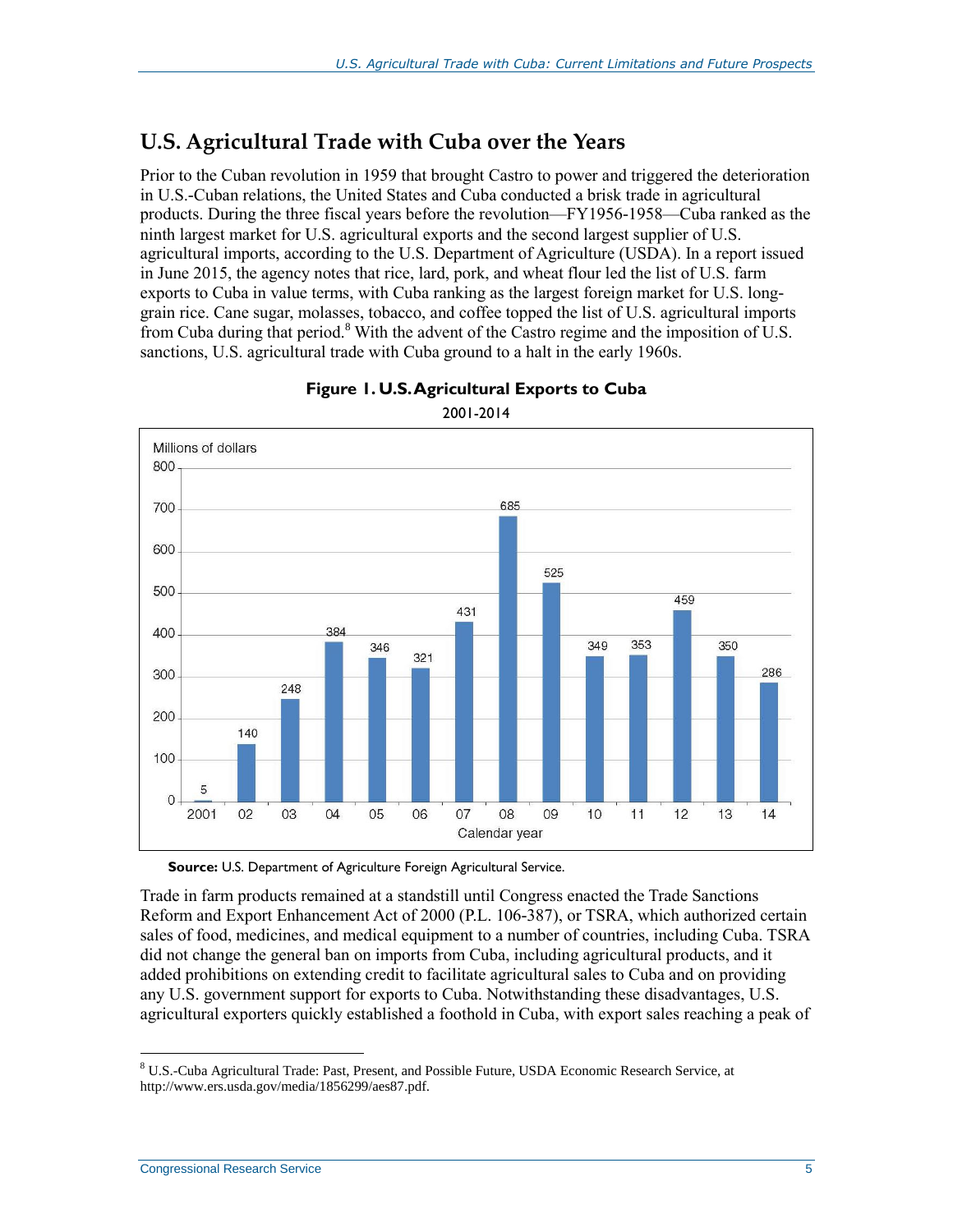\$685 million in calendar year (CY) 2008 in the aftermath of several hurricanes and tropical storms (**[Figure 1](#page-7-0)**), representing 0.6% of total U.S. agricultural exports of \$114.8 billion that year.

The level of U.S. agricultural exports to Cuba has trended lower since 2008, averaging \$365 million a year during the most recent three calendar years, from 2012 to 2014, or about 0.25% of average U.S. agricultural exports to the world of \$145.4 billion over this period. Most recently, U.S. agricultural exports to Cuba dipped to \$286 million in CY2014. A parallel trend is that U.S. exports to Cuba have become increasingly concentrated in a few commodities, with chicken meat (leg quarters), corn, soybean meal, and soybeans accounting for 84% of the total between 2012 and 2014 (**[Table 1](#page-8-0)**).

A number of close observers have suggested the decline in U.S. food and agricultural exports to Cuba in recent years is likely the product of several factors, among which are a preference within the Cuban government for diversifying its supplier network; an effort to establish closer relations with certain allies, such as China and Vietnam; and the availability of credit offered by some non-U.S. suppliers that U.S. competitors are prevented from providing under the U.S. trade sanctions regime.<sup>9</sup> Concerning the role of credit, USDA asserts that "U.S. restrictions on extending credit to Cuban buyers have made it harder for U.S. agricultural exporters to sell a larger volume and broader variety of commodities to Cuba."<sup>10</sup>

<span id="page-8-0"></span>

| 2012-2014 Average                 |                       |                         |  |  |  |
|-----------------------------------|-----------------------|-------------------------|--|--|--|
| <b>Product</b>                    | <b>Value, \$1,000</b> | <b>Percent of Total</b> |  |  |  |
| <b>Total Agricultural Exports</b> | 365.3                 | 100%                    |  |  |  |
| - Animals and Products            | 161.2                 |                         |  |  |  |
| —Chicken meat                     | 148.9                 | 41%                     |  |  |  |
| —Pork                             | 4.3                   | 1.2%                    |  |  |  |
| - Grains and Feeds                | 97.3                  |                         |  |  |  |
| –Corn                             | 72.9                  | 20%                     |  |  |  |
| -Brewing/distilling dregs         | 14.1                  | 3.9%                    |  |  |  |
| -Mixed feeds                      | 10.3                  | 2.8%                    |  |  |  |
| - Oilseeds and Products           | 103.5                 |                         |  |  |  |
| -Soybean meal                     | 59.4                  | 16.3%                   |  |  |  |
| —Soybeans                         | 44. I                 | 12.1%                   |  |  |  |

#### **Table 1. Major U.S. Agricultural Product Exports to Cuba**

**Source:** U.S. Department of Agriculture, Foreign Agricultural Service.

**Note:** Totals do not add up because list is limited to major products.

<sup>&</sup>lt;sup>9</sup> See testimony of C. Parr Rosson III, Texas A&M University, on June 2, 2015, before the Senate Agriculture Committee at http://www.ag.senate.gov/hearings/opportunities-and-challenges-for-agriculture-trade-with-cuba; also, testimony of William A. Messina, Jr., University of Florida, on June 2, 2015, before the U.S. International Trade Commission at http://www.usitc.gov/press\_room/spotlight/overview\_cuban\_imports\_goods\_and\_services\_and.htm.

<sup>&</sup>lt;sup>10</sup> U.S.-Cuba Agricultural Trade: Past, Present, and Possible Future, USDA Economic Research Service, at http://www.ers.usda.gov/media/1856299/aes87.pdf.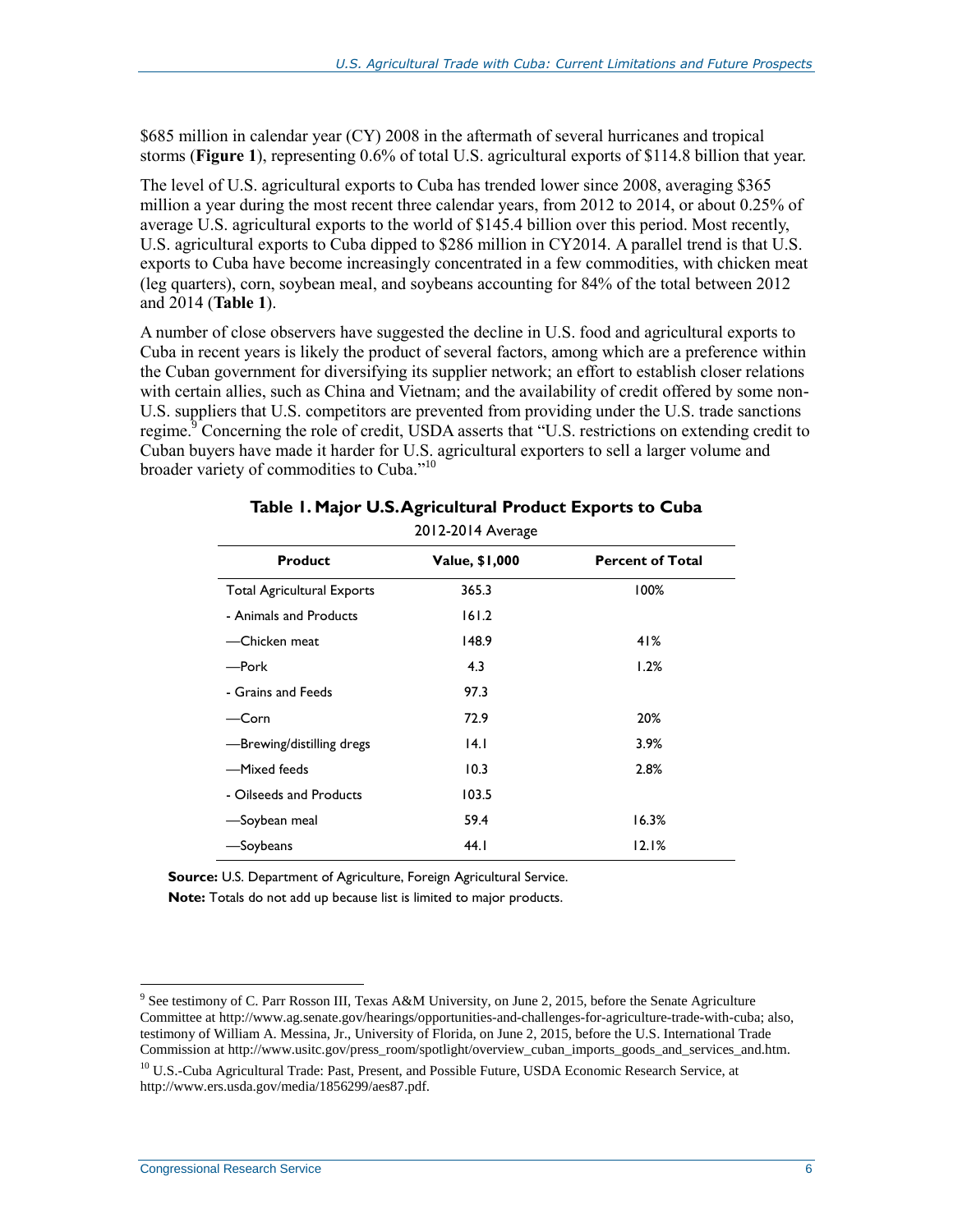**[Figure 2](#page-9-0)** illustrates that as Cuba's agricultural imports from the United States have fallen in recent years, Cuba has increased its imports from the rest of the world, with the European Union and Brazil ranking as Cuba's largest suppliers in CY2014.

<span id="page-9-0"></span>



2001-2014

### **Potential for Expanded Agricultural Trade with Cuba**

A number of the witnesses at the USITC hearing asserted that the Cuba market offers potential growth opportunities for U.S. food and agricultural exports, a view that was underscored in the USDA report of June  $2015$ .<sup>11</sup> Sounding a cautionary note on the topic of liberalizing trade with Cuba was the University of Florida economist, who cited concerns about potential threats to Florida agriculture that could be realized if the ban on imports from Cuba were to be lifted.

In its June 2015 report on the potential for increased U.S. agricultural trade with Cuba, USDA points to several important similarities between Cuba and the Dominican Republic, including population size and per capita income in terms of purchasing power parity. Given these similarities, the report goes on to consider whether the Cuban market for U.S. agricultural exports, which averaged \$365 million from 2012-2014, might have the potential to expand to a level closer to that of the Dominican Republic, which absorbed an average of \$1.1 billion of U.S. agricultural products over the same three years. USDA cites Cuba's close geographic proximity to the United States as a potential advantage for U.S. food and agricultural product exports that

**Source:** U.S. Department of Agriculture.

<sup>&</sup>lt;sup>11</sup> Testimony of witnesses on this topic before the U.S. International Trade Commission is available at http://www.usitc.gov/press\_room/spotlight/overview\_cuban\_imports\_goods\_and\_services\_and.htm.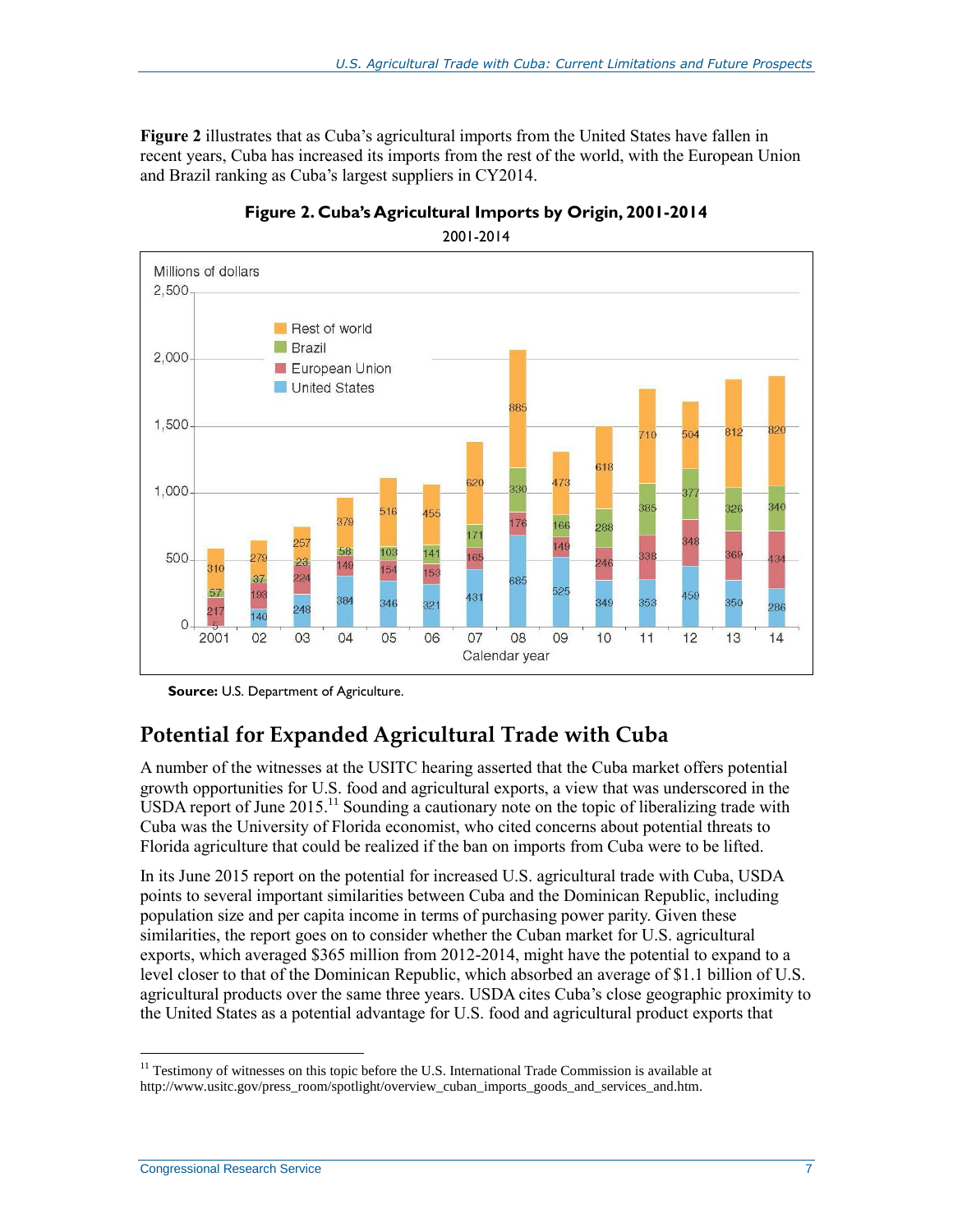could help to drive export gains. Another reason that the agency sees an opportunity to expand U.S. agricultural product exports to Cuba is that the U.S. share of the market in Cuba, at about 20%, is less than half the U.S. market share in the Dominican Republic.

#### **A Possible Market Opportunity for U.S. Rice**

In terms of product mix, USDA sees the potential for U.S. rice to "regain a large share of Cuba's import market," if a normal trading relationship were to be established—but only if U.S. suppliers are allowed to provide competitive terms of credit. Among the advantages that favor U.S. rice compared with rice from current suppliers Vietnam and Brazil are the year-round availability of high-quality rice that Cuban consumers prefer, and transportation cost advantages. USDA suggests that exports of other U.S. commodities that have flagged in recent years, such as dry beans, wheat, and dry milk, could also rebound if normal trade relations were restored. In addition, USDA contends that tourist-oriented food service sales could support U.S. exports of cheese; yogurt; and higher value cuts of pork, poultry meat, and beef, particularly if restrictions on tourism to Cuba were relaxed. The agency also sees potential for expanded U.S. export sales of low-value cuts of pork, pork variety meats, chicken leg quarters, and milk powder, subject to further income growth within Cuba. In recent years, Cuba has imported significant quantities of wheat, rice, and nonfat dried milk (**[Figure 3](#page-10-0)**), but almost all of this trade accrued to non-U.S. suppliers.

<span id="page-10-0"></span>



**Source:** U.S. Department of Agriculture.

In testimony to the USITC, Riceland Foods estimated that if the trade embargo on Cuba were lifted, U.S. rice producers could regain 20% to 30% of the Cuban market within two years, amounting to between 90,000 to 135,000 metric tons with a value of between \$40 million and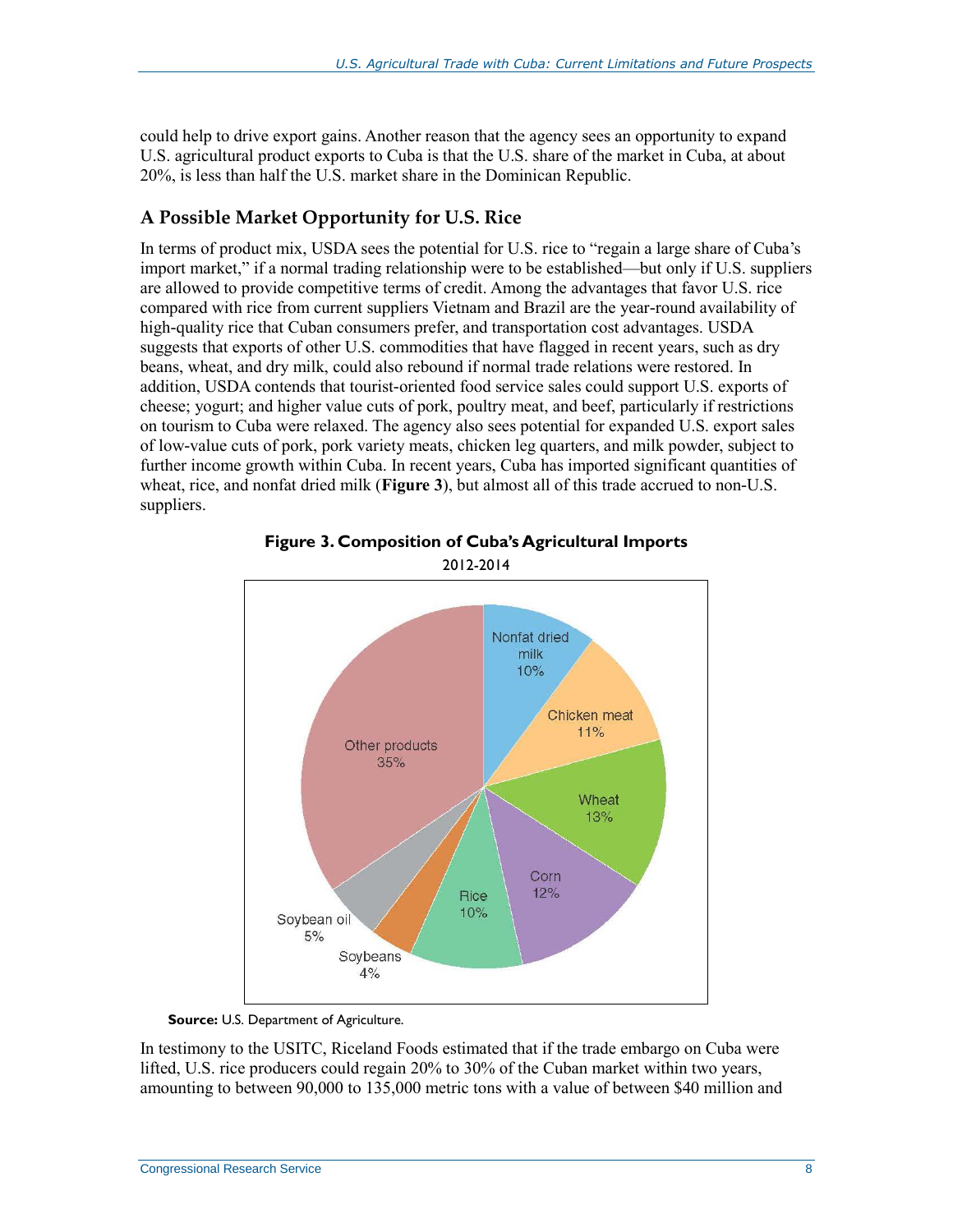\$60 million. Rice from Arkansas and Louisiana would be expected to make up about threequarters of the increased sales, according to Riceland.<sup>12</sup>

In other testimony to USITC, Texas A&M University cited research from the University's Center for North American Studies, which concluded that U.S. agricultural exports to Cuba have the potential to climb to \$1.2 billion within five years if restrictions on trade financing and travel were to be relaxed.<sup>13</sup> As concerns the potential effects on individual states of easing the trade embargo against Cuba along these lines, Texas A&M named Arkansas, Texas, Minnesota, Louisiana, Missouri, and Nebraska as the states that would be expected to benefit most from an expected increase in agricultural exports. Among the factors most likely to influence the volume and mix of U.S. agricultural exports to Cuba, Texas A&M listed remittances to Cuba from Cuban-Americans in the United States and access to foreign exchange based on Cuba's exports—led by tourism, nickel/cobalt, pharmaceuticals, sugar, and tobacco products.

#### **Florida Could Face Heightened Competition from Cuban Exports**

In addition to the potential for U.S. agricultural export gains from lifting certain trade restrictions with Cuba, or from removing the U.S. trade embargo completely, is the potential opportunity for Cuba to ship its agricultural products to the United States. A potential concern that could arise over U.S. imports of Cuban agricultural produce is that Florida farmers grow many of the same products during the same season as Cuba. Observers have pointed out that vegetables, citrus, sugar, and tropical fruit are among the overlapping product categories and concluded that if the prohibition on Cuban agricultural exports were removed, Florida growers could face increased competition."<sup>14</sup> A corollary concern about such a policy change centers on the possibility that Florida growers could face subsidized competition from Cuba in that some Cuban farms make no payments to the government for the use of their land. Concern about possible subsidized competition would be compounded if firms outside Cuba were to develop the island as a production platform for exporting produce to the United States, a development that some believe might alter the competitive structure of the U.S. winter fresh vegetable industry.<sup>15</sup> Some also worry that opening the U.S. market to Cuba's produce could pose a threat to Florida agriculture by exposing it to new invasive pests and diseases.

#### **Cuba's Agricultural Exports: Narrow in Scope, Limited in Quantity**

Cuba's agricultural exports are limited, averaging \$526 million per year during CY2012-2014, according to USDA, and are concentrated in a few products—sugar accounted for 89% of its farm exports during this period, followed by honey with about 4% of the total.<sup>16</sup> China and the European Union are the leading markets for Cuba's agricultural exports. Although not considered agricultural products per se, cigars and cigarettes also were significant export earners during this period, averaging \$222 million per year. USDA suggests that Cuba could exploit comparative

<sup>&</sup>lt;sup>12</sup> Testimony of Terry L. Harris, Riceland Foods, Inc. on June 2, 2015, at http://www.usitc.gov/press\_room/spotlight/ overview\_cuban\_imports\_goods\_and\_services\_and.htm.

<sup>13</sup> Testimony of Marco A. Palma, Texas A&M University, to USITC at http://www.usitc.gov/press\_room/spotlight/ overview\_cuban\_imports\_goods\_and\_services\_and.htm.

<sup>&</sup>lt;sup>14</sup> See testimony of William A. Messina, Jr., University of Florida, before the USITC, June 2, 2015, at http://www.usitc.gov/press\_room/spotlight/overview\_cuban\_imports\_goods\_and\_services\_and.htm.

 $15$  Ibid.

<sup>16</sup> U.S.-Cuba Agricultural Trade: Past, Present, and Possible Future, USDA, ERS, at http://www.ers.usda.gov/media/ 1856299/aes87.pdf.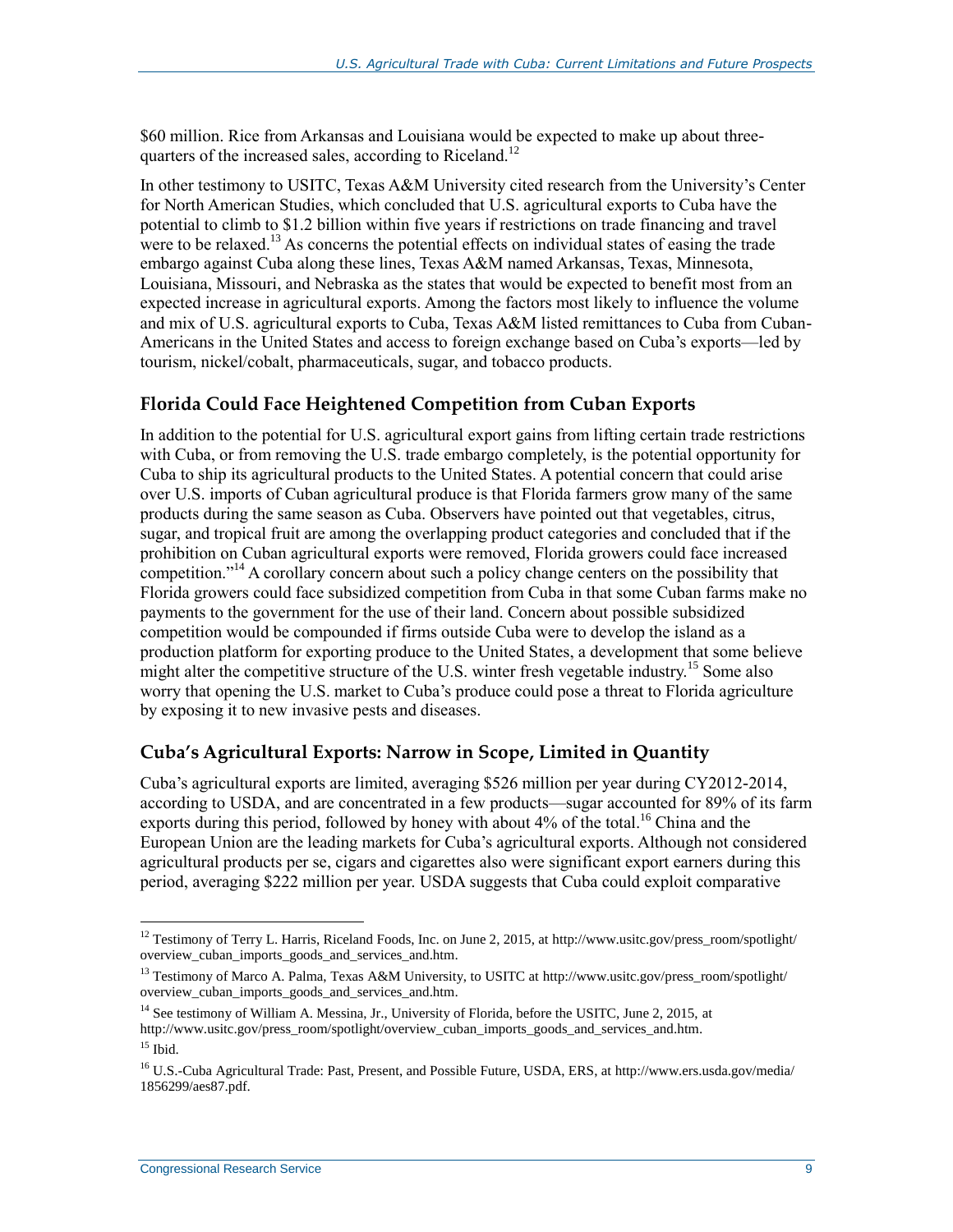advantages it has in the production of certain crops, such as tropical fruit, vegetables, sugar, and tobacco, to boost its agricultural exports to the United States if the embargo on its products were lifted.

<span id="page-12-0"></span>

**Figure 4. Cuba's Sugar Production and Exports Since the Revolution**

Cuba was long known as a major producer and exporter of sugar, but its production and export trade have declined precipitously since the demise of the Soviet Union in 1991, so its capacity to be a major influence on the world market has diminished sharply. USDA states that Cuban sugar production has fallen from between 6.5 million and 8.5 million metric tons during the 1980s, when it exported some 90% of its output, to an average of 1.6 million metric tons during the three most recent marketing years of 2012/2013 through 2014/2015 with exports averaging just below 1 million tons annually. (**[Figure 4](#page-12-0)**).

#### **Cuban Sugar Exports and the U.S. Market**

Given Cuba's resource endowments and history as a major sugar producer, Cuba might expand its output and exports with additional investments. Although the United States is the world's largest sugar importer and Cuba was the largest foreign source of sugar for the U.S. market prior to the U.S. embargo, any post-embargo access to the U.S. sugar market would have to be negotiated. Any such access might well be quite limited in scope given the existing limitations on sugar imports under the U.S. sugar program via tariff rate quotas (TRQs), free-trade agreements, and through a 2014 export limitation agreement with Mexico.<sup>17</sup> The United States currently provides low- or no-duty access to most of its supplier countries based on historical trade patterns as determined under an agreement struck under the auspices of the World Trade Organization.

**Source:** U.S. Department of Agriculture, Foreign Agricultural Service.

<sup>17</sup> For background on the structure and operation of the U.S. sugar program, see CRS Report IF10223, *Fundamentals of the U.S. Sugar Program*, by Mark A. McMinimy and CRS Report R43998, *U.S. Sugar Program Fundamentals*, by Mark A. McMinimy.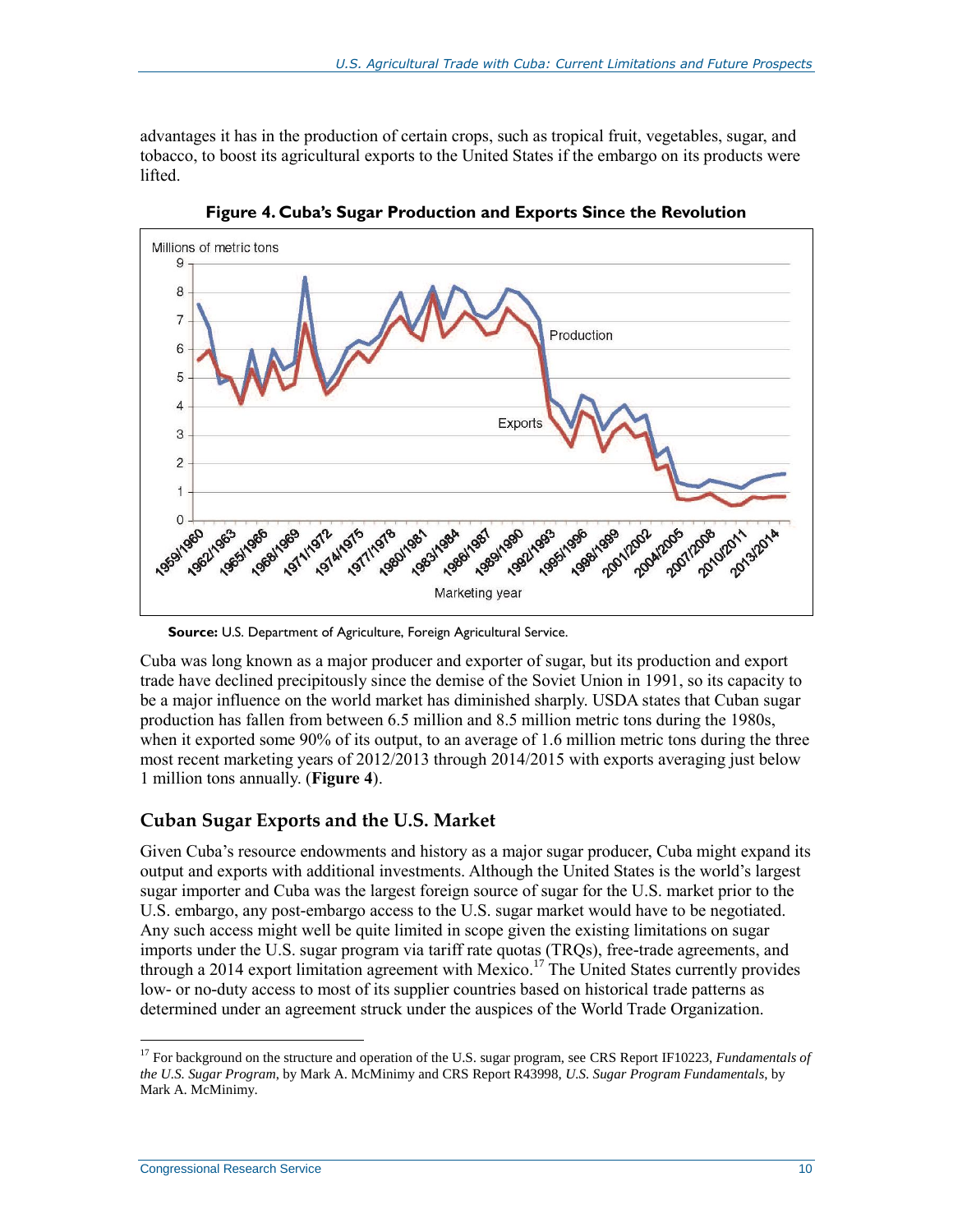In its June 2015 study, USDA concluded, "A more normal trading relationship with Cuba would likely result in the establishment of some U.S. sugar imports from Cuba, but at volumes much smaller than during the late 1950s." USDA cites a 2002 paper authored by two officials at the U.S. International Trade Commission that identifies six possible options for providing Cuba with access to the U.S. sugar market that the authors contend would be compliant with the existing multilateral trade agreements at the World Trade Organization (WTO):<sup>18</sup>

- allocate WTO quotas on a first-come, first-serve basis;
- auction sugar quotas;
- redistribute the tariff-rate quota (TRQ) among countries, including Cuba;
- increase the TRQ to accommodate Cuba;
- replace the existing TRQ with a simple tariff; and
- provide market access for sugar as part of a free trade agreement with Cuba.

## **Legislative Initiatives Aimed at Easing Restrictions on U.S. Agricultural Exports to Cuba**

When President Obama announced his initiative to alter the course of U.S.-Cuba relations late last year, he indicated that he does not have the authority to end the embargo because it is codified in legislation. Under the LIBERTAD Act, the President would be required to end the trade embargo if he determines that Cuba has elected a government under free and fair elections and has met other criteria, among which are showing respect for basic civil liberties and human rights of Cuban citizens and Cuba moving to establish a free market economic system. Otherwise, congressional action would be required to end it, either by amending or repealing the LIBERTAD Act and other embargo-related statutes. The text box below identifies existing statutes that contain restrictions that are of particular importance for trade in food and agricultural products with Cuba.

Recognizing that U.S. farmers and exporters are competing for food and agricultural markets in Cuba under terms that place them at a distinct disadvantage compared with foreign competitors that are not subject to restrictions under the U.S. embargo, some Members of Congress have proposed legislation that would ease various elements of the U.S. economic embargo on Cuba, or repeal it entirely. A brief review of several of the legislative initiatives that address agricultural aspects of the trade embargo against Cuba follows.<sup>19</sup>

- Three bills would lift the overall embargo: H.R. 274 (Rush), H.R. 403 (Rangel), and H.R. 735 (Serrano).
- H.R. 635 (Rangel), among its various provisions, has the goal of facilitating the export of U.S. agricultural and medical exports to Cuba by permanently redefining the term "payment of cash in advance" to mean that payment is received before the transfer of title and release and control of the commodity to the purchaser; authorizing direct transfers between Cuban and U.S. financial

<sup>&</sup>lt;sup>18</sup>Normalizing Trade Relations with Cuba: GATT-Compliant Options for the Allocation of the U.S. Sugar Tariff-Rate Quota, Devry S. Boughner and Jonathan R. Coleman, U.S. International Trade Commission, at http://ageconsearch.umn.edu/bitstream/23911/1/03010046.pdf.

 $19$  For a more comprehensive list of legislation introduced into the  $114<sup>th</sup>$  Congress to remove trade sanctions on Cuba, see CRS Report R43926, *Cuba: Issues for the 114th Congress*, by Mark P. Sullivan.